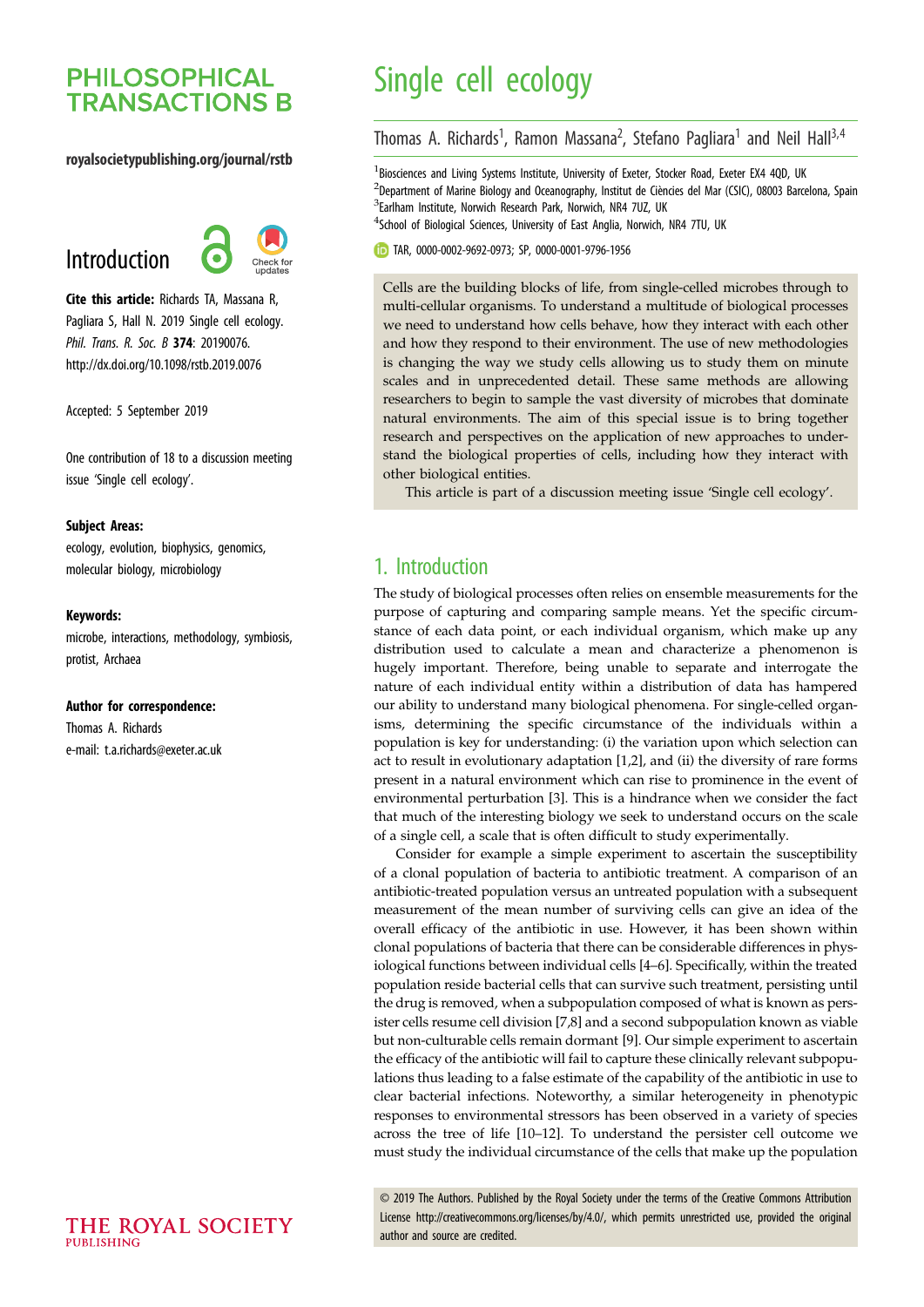of study. We must understand each individual's cellular history, the nature of its transcriptome, its physiology, and describe the heterogeneity across the population. We must also understand how individual cells interact with their environment and with each other. It is clear from persister and viable but non-culturable cell studies that microbial cell heterogeneity can be relevant for understanding human health outcomes and, indeed, single cell approaches, specifically those based on the use of microfluidic technologies [\[13](#page-6-0)–[15\]](#page-6-0), have been used to explore numerous features of these phenomena [\[16](#page-6-0)–[23\]](#page-6-0).

The persister and viable but non-culturable cell examples illustrate how single cell approaches can be used to explore a biological phenomenon in extensive detail. Interestingly, it also hints at the complexity of the dimensions of study that is accessible with the application of single cell methodologies. If a single clonal lineage [\[17](#page-6-0)] of bacteria can show physiological heterogeneity underpinning survival beyond antibiotic challenge in laboratory culture, the complexity of cellular phenotypes which operate in the multiple dimensions present in natural communities and across diverse ecosystems must be considerable. The development of technologies to isolate, manipulate and analyse single cells offers an opportunity to explore this complexity. The aim of this issue is to present scientific progress and emerging questions relating to the use of single cell technologies to answer a diversity of biological questions. In the past our inability to both separate and integrate molecular/cellular/physical processes at the single cell level has meant that our understanding of biological systems has been necessarily superficial. The ability to separate, recover, perturb and measure traits of individual cells in order to understand the biological genotypes and phenotypes on the scale of a single cell is changing biological sciences. This change promises a route into understanding the individual variations and circumstances that underpin many key patterns (or 'distributions') important for understanding biological phenomena.

## 2. A working definition for 'single cell ecology' for the purpose of this issue

This issue, and the associated scientific meeting, brings together a diversity of scientists from disparate disciplines who are advancing both research and technological approaches to understand biology on the level of a single cell. This is a necessarily loose association of scientific enterprise and as such a broad definition for the term 'single cell ecology' is useful here. We therefore define the theme single cell ecology as: 'the use of state-of-the-art approaches, often informed by physical and molecular methods, to study biological phenomena at the scale of a single cell with a focus on how individuals or groups of individuals of the same species interact with their environment, each other and cells of different species.' We are aware of the oxymoron in the title because of course one cannot study ecology at the scale of a single individual, but it is the implementation of single cell methods to explore ecological interactions that we are particularly interested in developing here. Indeed, many of the papers in this issue engage with new approaches and perspectives on microbial interactions which have become accessible through the use of single cell methods.

The single cell methods we are interested in exploring in this issue cover a wide field of investigation. Previously published key examples of progress in this field have focused on the study of: heterogeneity in antibiotic responses within populations of cells [[10](#page-6-0),[11,17](#page-6-0)], how cancer cell lines have evolved [\[24](#page-6-0)], how transcriptome expression profiles vary across cells during viral infection [\[25](#page-6-0)], detailed study of the cell cycle [[26\]](#page-6-0), physical properties of a cell [\[27](#page-6-0)] and how uncultivated microbes interact with each other and their environment [[28\]](#page-6-0). This science has in part been driven by the application of new methods in physics for fluid manipulation [[13,14\]](#page-6-0) and the diverse use of fluorescent activated cell sorting [[29](#page-6-0)–[31](#page-6-0)]. Such approaches, combined with methodological leaps in molecular biology and bioinformatics [\[32](#page-6-0)–[34\]](#page-6-0), have enabled the sequencing of 'whole' genomes and transcriptomes from single cell samples [\[31,35](#page-6-0)–[39](#page-6-0)], which has opened up numerous fields of novel investigation. This is revolutionizing how we study disease, but many of the methods developed in the application of this technology to medical sciences are now being applied to the study of microbial ecology and exploration of the microbial tree of life. As such, the single cell approach is allowing researchers, for the first time, to study the genomes, cellular properties and perhaps even behavioural phenotypes of the uncultured microbial forms that occupy most ecosystems [[36](#page-6-0),[40](#page-6-0)–[43](#page-6-0)].

#### 3. Aims of this issue

This themed issue brings together a range of disparate scientific fields including researchers using physics-informed methodology to manipulate cells to understand their physical and chemical properties; molecular biologists developing methods for sampling nucleotides, proteins and metabolites from single cells; evolutionary biologists who are trying to sample microbes directly from environments and understand where they branch on the tree of life; genome biologists who are trying to understand gene function, the wider diversity of gene repertoires and the ancestry of gene families; and microbial ecologists who seek to understand microbial functions and interactions in natural environments. The range of contributors have been chosen with the aim of showcasing how this technology has opened the door to new insights. However, there is a bias in the constellation of work included as we have purposefully sought to try and demonstrate how many of the techniques and approaches that were pioneered initially with a medical focus have now been repurposed for understanding the ecology and evolutionary context of microbes. We also note that in several cases this repurposing is only in its infancy and as such many of the articles represent 'a call to arms' with regard to further development. Therefore, there is a slight dichotomy in the selection of papers. Some of them present work that is only just starting 'to get a grip' on the vast diversity and function of unknown microbes present in natural environments. This is contrasted by more definitive application of single cell approaches for studying known cellular systems and microbial phenomena at new levels of detail in synthetic environments (the study of persister cells mentioned above is a prime example). Many early fields of endeavour are characterized by similar dichotomies as researchers apply new methods to a diversity of established questions.

To broadly summarize, the objectives of this issue are to: (i) cover and promote the diversity of single cell technological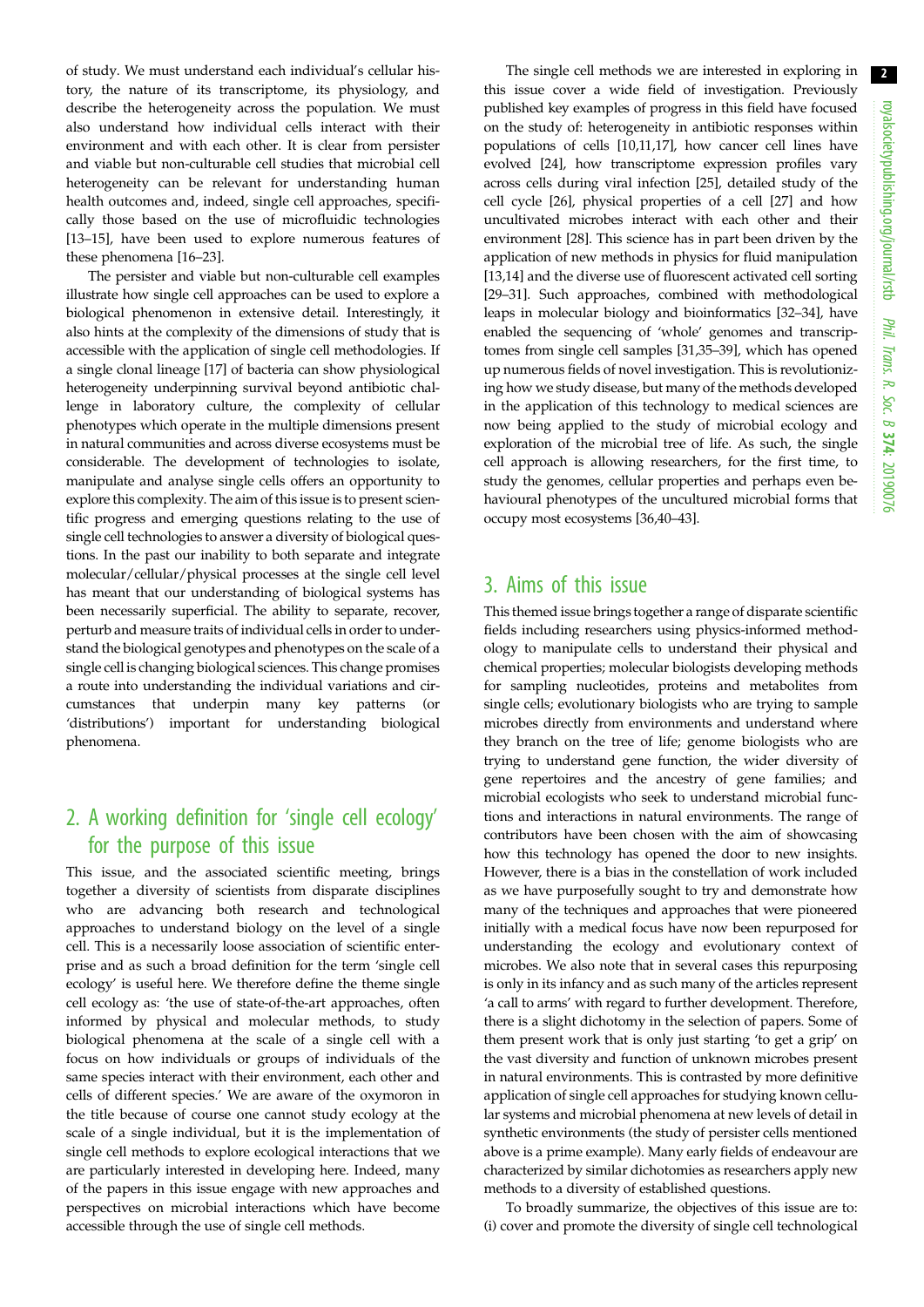approaches for studying biological phenomena; (ii) identify successful and powerful applications of these approaches for understanding microbial ecological systems; and (iii) allow researchers to identify new ways to combine well-established and novel approaches and bring them to fundamental research questions. In several articles such progress is clearly set out providing examples of how synergistic approaches have led to substantial progress.

## 4. Overview of the contributions

We have divided the papers into four broad themes, although in many cases the papers occupy more than one of these categories as highlighted in the introduction to these four themes below. Again, we hope that this will demonstrate how synergistic this work can be and how this work can lead to new perspectives and progress. In many cases this work focuses on tackling the study of microbial interactions in natural environments. The four themes are loosely as follows: (a) progress in methodological and technological development but with a focus on what additional development is needed and where application of single cell approaches could be beneficial; (b) how single cell approaches have led to significant advances in understanding the properties and functions of cells as individuals and cells interacting with their environment and community; (c) how single cell approaches have been applied to the study of the uncultured microbial 'world' that represent the majority of microbial forms [\[44](#page-6-0)] in natural environments; and (d) how single cell approaches are revealing new information with regards to ecological interactions.

## (a) Methodological and technological developments and future challenges

This category includes work that makes use of technical progress in the manipulation of cells allowing them to be recovered, studied or exposed to chemical, physical or biological stimuli in a controlled and measurable manner. Work reported here includes articles that showcase approaches focusing on microfluidic systems that can be used to manipulate cells [[45](#page-7-0)], or the growth of a population of cells [\[46](#page-7-0),[47\]](#page-7-0) so they can be studied in detail. Microfluidic devices are essentially tiny plumbing systems, with dimensions ranging from one millimetre down to one micrometre, that is a hundred times smaller than the diameter of a human hair. Remarkably, these devices allow the manipulation of both individual cells [\[48](#page-7-0)] and the fluidic environment around them [\[13,14](#page-6-0)[,49](#page-7-0)]. These approaches are allowing researchers to bend, stretch, compress, feed, drug, and image microbes in new ways (e.g. [\[27](#page-6-0),[45,48,50](#page-7-0)–[54](#page-7-0)]). Variants of such apparatus also allow for the study of growth in isolation, growth under stimuli and growth in a community [[55](#page-7-0)–[58](#page-7-0)]. These papers describe application of single cell technologies for studying known phenomenon in unprecedented detail, often where understanding the heterogeneity of cellular systems/states is key for understanding the biological phenomenon of interest. One feature that is striking about these approaches is the extent of replication in these experiments, from hundreds to millions of individuals studied per experiment, which is allowing new levels of scientific rigour in the study of phenotypic characteristics that can be highly cryptic on the scale of a cell (e.g. [[27,](#page-6-0)[45,48,50,58](#page-7-0)]). Excitingly, such approaches are

also now being developed for the study of environmental microbes (e.g. [[25,37\]](#page-6-0)), opening up the possibility of studying 'wild' microbes in a similar detail to what can be achieved for the study of laboratory cultured cells.

The second area covered in this category, which we wanted to highlight here, because the further development of this technology will enhance many fields of single cell biology, is the application of improved single cell transcriptome approaches. Such approaches require the development of methodologies for sampling 'omics material for sequencing from tiny quantities of template (DNA for genome sequencing and RNA for transcriptome sequencing). A number of such approaches have been developed, as reviewed by Ku & Sebé-Pedrós with a focus on microbial eukaryotes. Their paper highlights how, as these technologies move out of infancy, this field promises to reveal much about gene expression signatures of distinct cellular physiological states and the transcriptional dynamics of microbial interactions [\[59](#page-7-0)]. The paper focuses on microbial eukaryotes, yet it is important to mention that much of this work has a foundation in medical sciences, and indeed single cell methods, specifically transcriptome methods, have recently underpinned progress in both understanding infection biology (e.g. the application of these technologies to understand transcriptome dynamics of parasite infection) and tissue development in human cells (e.g. [\[60](#page-7-0)–[66\]](#page-7-0)). These works, and the associated approaches, are important milestones in the development of the human and parasite cell atlas projects [[67,68\]](#page-7-0). A related and notable step forward, for example, has been the ability to sequence in parallel both DNA and RNA material from a single cell [[69\]](#page-7-0), a methodology which, with further development, we predict will be very important for environmental microbiology research. Such approaches have only become viable with the development of second and third generation sequencing technologies, but numerous limitations are still evident in such approaches specifically associated with: recovery of 'omic templates (i.e. mRNA), template amplification, short read sequencing technologies and the validity of subsequent 'omic assemblies. Because of this we feel it is important to highlight progress in moving towards enhanced transcriptome sampling methods combining long read technologies and new bioinformatic approaches specifically seeking to address error correction and the production and assembly of transcriptome data. Progress in this area is reviewed by Bryne and colleagues [[70\]](#page-7-0).

The special issue also includes multiple articles highlighting current progress and areas of limitation in a particular field of biological or ecological research. These articles call for further development of interdisciplinary single cell approaches that could potentially lead to progress in these fields. For example, Sebastián and Gasol highlight the need for further development of cell visualization approaches or the combination of established visualization approaches with newly developed molecular methods for studying microbes in ocean samples and other natural environments [\[71](#page-7-0)]. They argue that such progress is necessary for understanding the relationship between specific microbes, their activity/function and their growth.

Santoro et al. highlight the need for further work in the study of Archaea from the environment, discussing how many natural populations of Archaea are under-sampled and understudied [[72\]](#page-7-0). Their article discusses how single cell methods have led to some progress but highlights the need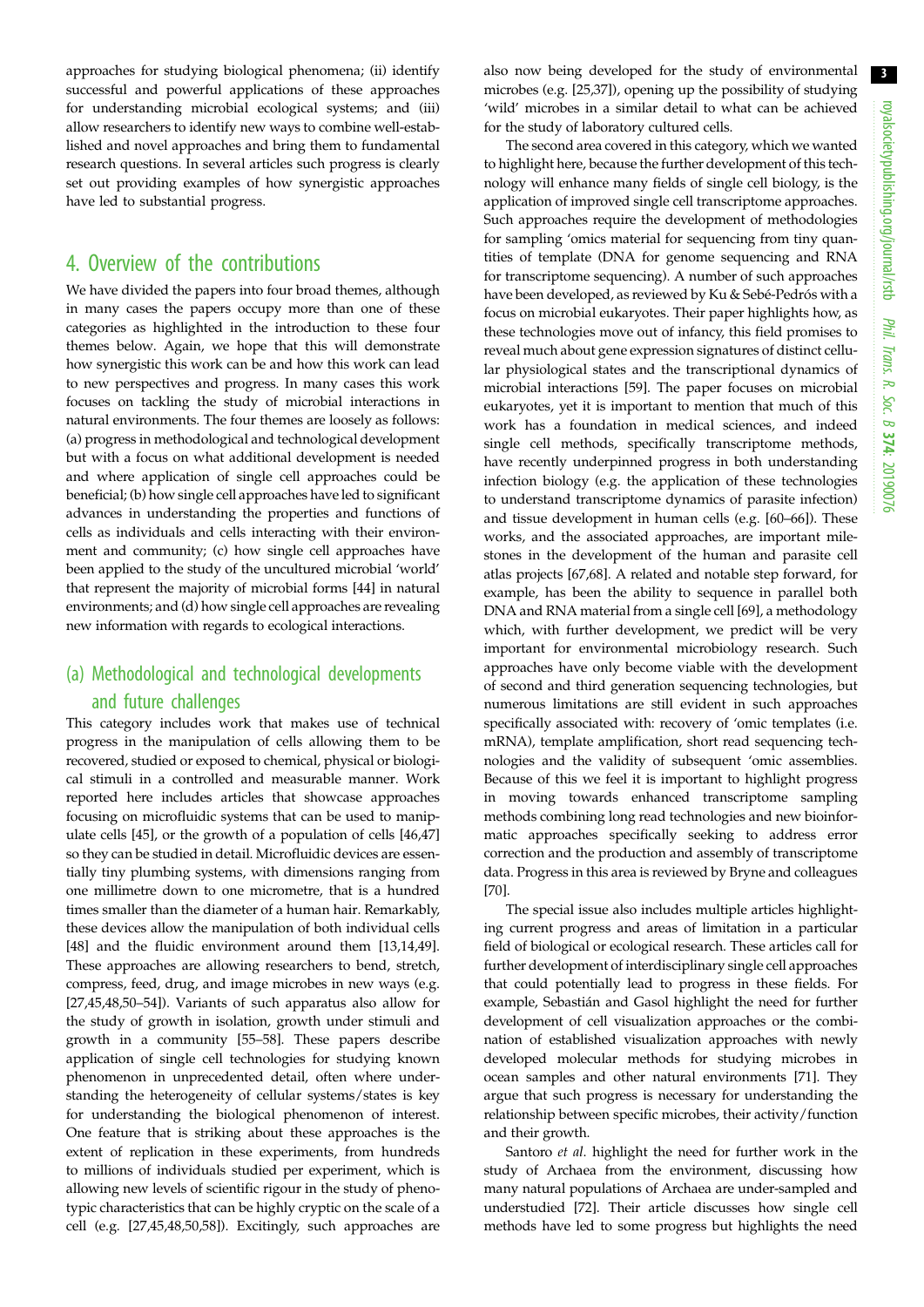for further methodological development specifically for targeted or enriched recovery of Archaea for cellular manipulation, culturing or molecular analysis. The paper also states the merit of going back to 'classical' culture-based approaches for microbial research, a theme highlighted elsewhere in this issue [\[73](#page-7-0)].

Similarly, Keeling discusses the gap between the underrepresentation of protist sampling and the extensive diversity of these groups in most natural environments, but makes a specific call for future work to seek to combine the promise of single cell 'omic approaches with assessment of cellular structure, morphology and microbial behaviour [[73\]](#page-7-0). Keeling argues that protists represent their own unique problem, because many of the key traits of protist taxa are impossible to evaluate directly from genome data. For example, swimming behaviours cannot be identified based on the repertoire of genes identified in a genome. This is an important consideration given the emerging extent of uncultured protist diversity [\[74](#page-7-0)–[77](#page-7-0)]. Consequently, without an appropriate understanding of these cellular/behavioural contexts, exploration of the evolutionary and ecological nature of cryptic protist taxa would remain impoverished. This fits into the wider theme also touched on by Santoro et al. and Sebastián and Gasol [\[71,72](#page-7-0)], of the need to link up phenotypic data acquisition and other contextual data retrieval with targeted 'omic sampling. Indeed, the development of methods that allow combined recovery of phenotypic data and material for 'omics analysis could also drive further improvements for the targeted recovery of microbes that display specific behaviour or cellular characteristics, a subject that is raised throughout the issue (e.g. [[78\]](#page-7-0)). Keeling therefore calls for efforts in this direction and mentions the need for additional method development, suggesting a possible important role for microfluidic approaches in sampling protists.

### (b) Understanding the properties and functions of cells as individuals and components of an environment

The issue also includes several papers that make use of single cell approaches to study properties and functions of cells as individuals and/or components of an environment. Again, some of these papers focus on the use of microfluidic devices. One research paper reported here demonstrates how such devices can be used to study how microbial cell populations can collectively function to exchange metabolites and resist antibiotic treatment [[46](#page-7-0)]. Another example of microfluidic methodologies featured here allowed Łapiń ska and co-authors to explore a new perspective on bacterial ageing, demonstrating that inheritance of maternal versus daughter cellular poles at cell division determines the rate of cellular division in the progeny cells [[47\]](#page-7-0). This illustrates how single cell approaches are providing new perspectives on fundamental biological process like ageing and cell division (see also [[26](#page-6-0),[79\]](#page-7-0)).

With a focus on human heart muscle cells, Pires and colleagues demonstrate the use of microfluidic systems to assess the real-time deformability of a single cell, that is, how squashable a cell is, and demonstrate that this parameter is important for understanding the maturation state of heart muscle cells [[45\]](#page-7-0). These authors also studied the effect of pharmacological treatment on this cellular property. This approach, which has also been used to understand and identify cellular properties of stem and blood cells [[27,](#page-6-0)[50\]](#page-7-0), could have a vast array of applications for assaying cellular states

in a number of different cell types, including microbial forms isolated directly from natural environments.

On a different scale and for a different purpose, several papers reported here discuss the utility of detecting cellular characteristics for targeted cell sorting from environmental samples. This has included, for example, the use of fluorescent activated cell sorting (FACS) approaches to sort and recover cells of specific size and with the presence/absence of photosynthetic pigments such as chlorophyll from environmental samples. These methods have also been combined with the use of dyes that label acidic vacuoles as a proxy for predatory-phagotrophic function (the ability of one cell to swallow another cell and digest it) in free-living protists [\[31](#page-6-0)[,78](#page-7-0),[80\]](#page-7-0). These approaches have been linked up with protocols for single cell or small-scale metagenome (mini-metagenomes) sequencing, an approach that aims to sequence all the DNA material within a sample, in order to recover genome samples from uncultured microbes [[29,31,39](#page-6-0)[,80](#page-7-0)–[82\]](#page-7-0). Several of the papers collected here make use of data retrieved from such approaches [[83](#page-7-0)–[85](#page-7-0)], which allowed recovery of previously unsampled taxa (discussed further in §4c).

One of the most challenging groups to classify, sample and study are the predatory mixotrophs: eukaryotic microbes that function as both photosynthetic algae and phagotrophic consumers of other cells. These cells occupy multiple levels in food webs and their function is important for many ecosystems [[86](#page-7-0)]. Wilken and colleagues review the status of exploration of these groups, discussing the opportunity and limitation of multiple single cell approaches [[78\]](#page-7-0). The challenge of studying this lifestyle suffers from many of the limitations outlined by Keeling [[73\]](#page-7-0). This is because such groups are hard to consistently sample, and the mixotrophic behaviour, specifically phagotrophy, can be difficult to observe within a small photosynthetic cell. Furthermore, cellular and genomic markers for such behaviour are ill-defined both in terms of cellular staining protocols and the lack of identifiable proteome characteristics uniquely responsible for phagocytosis [[87\]](#page-8-0).

#### (c) The study of uncultured microbes

The application of molecular methods to reconstruct a ribosomal RNA (rRNA) gene phylogeny, pioneered by Woese and colleagues [\[88,89](#page-8-0)], revolutionized our understanding of the tree of life. Based on approaches derived from this work, Pace [[90\]](#page-8-0) and others (e.g. [[91](#page-8-0)–[96](#page-8-0)]) developed methods for sampling rRNA gene sequences directly from environmental DNA, allowing the characterization of microbial community diversity directly from environmental samples. Such approaches were then updated with high-throughput parallel sequencing methods [\[97](#page-8-0)–[99\]](#page-8-0). These protocols removed the necessity to culture microbes from the process of defining microbial diversity in natural environments and therefore eliminated a huge source of bias [[94](#page-8-0),[100,101](#page-8-0)]. Collectively, these steps forward changed our understanding of microbial biodiversity, demonstrating a huge range of microbial forms many of which can occupy pivotal and uncharted sections of the tree of life [[41,](#page-6-0)[102](#page-8-0)]. However, such approaches offer only a snap-shot of biodiversity because they only sample a single semi-conserved gene marker, which has limitations for phylogenetic analysis [[103\]](#page-8-0) and tells us little about the characteristic of the cellular source other than that the cell sampled possesses a ribosome.

Metagenomic approaches have further expanded this picture and have allowed us to identify additional branches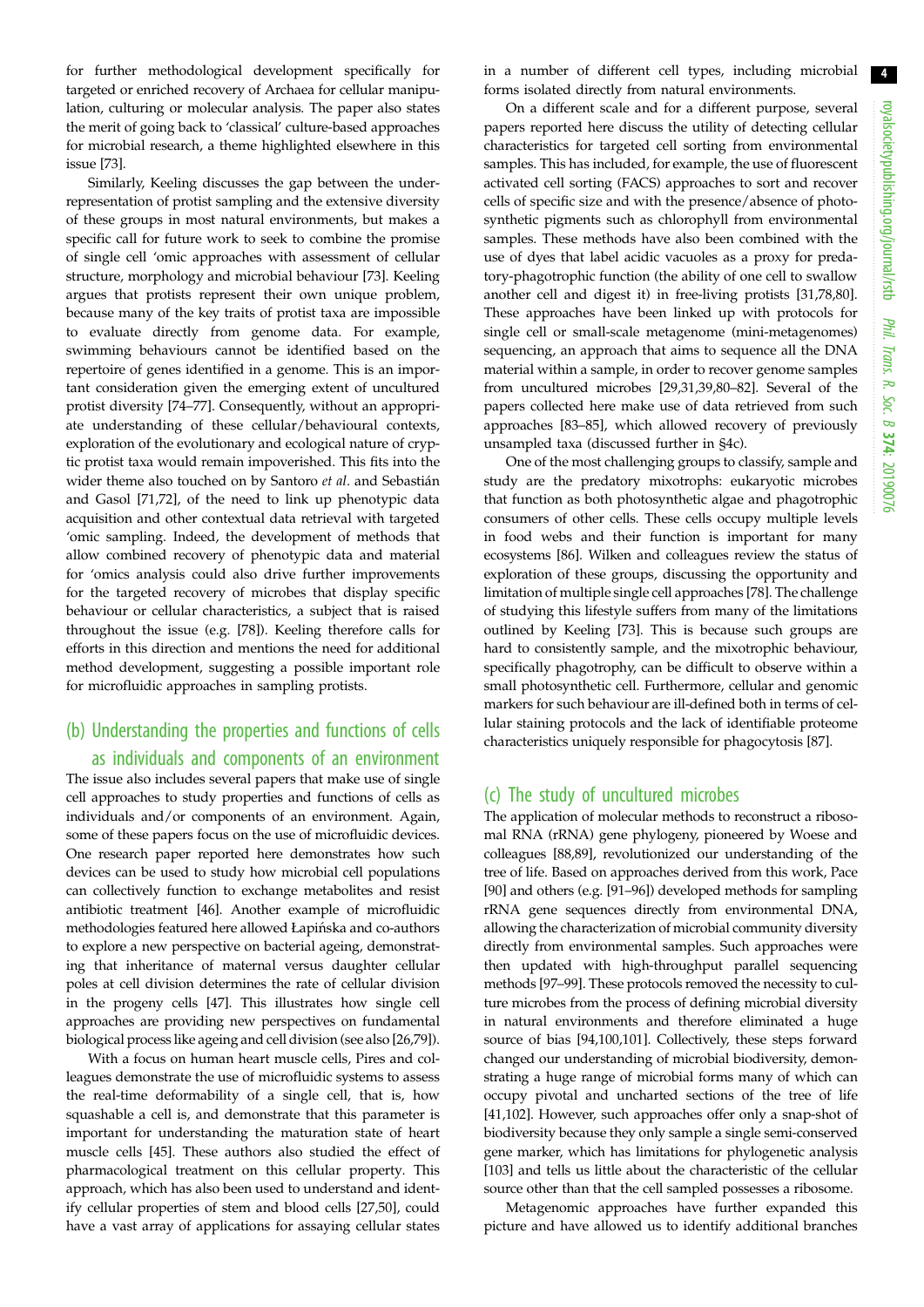on the tree of life and importantly marry small subunit (SSU) rRNA gene sequences (used initially to characterize microbial diversity) to assembled, or partially assembled, genomes [\[29](#page-6-0)]. Such approaches have been particularly successful for archaeal and bacterial diversity (e.g. [\[41](#page-6-0)[,104\]](#page-8-0)). However, these methods often produce incomplete genome assemblies and many subsections of the microbial community investigated remain under-sampled. Furthermore, metagenomic approaches are limited for sampling microbial eukaryotes because eukaryotes have complex genome architectures composed of large portions of non-coding genome, intron/exon gene structures, variant GC biases across a chromosome and linear chromosome structures, meaning they are difficult to assemble from metagenome sequence datasets. However, the smallest eukaryotic cells can sometimes represent promising candidates for these metagenomic studies given their small and compact genomes [\[42](#page-6-0),[105](#page-8-0)] which can allow for improved genomic assembly.

Single cell technologies allow the further refinement of these metagenomic approaches, permitting the recovery of 'omic material directly from a single cellular—granular—unit [\[29,36](#page-6-0),[37](#page-6-0),[40,41\]](#page-6-0). However, in practice (as discussed in §4d) such sampling often recovers a multi-unit microbiome within the single propagule sampled. Independent of the 'purity' of the biological entities sampled, single cell 'omics approaches require template amplification [\[106\]](#page-8-0), which often leads to both bias and partial recovery of the 'omic material. Across the literature, there has been a disparate collection of single cell genomic methods applied to eukaryotes [[36](#page-6-0),[82,](#page-7-0)[107](#page-8-0)], all of which revealed that the genomic sampling recovered from such approaches is partial. A possible development in this area is the use of a co-assembly of the sequencing data from separate cells belonging to the same population [\[39\]](#page-6-0). Although this can miss single cell variability, this approach can recover near complete de novo genomes for uncultured lineages, representing a consensus gene inventory. So, a pertinent question is, in the absence of further methodological refinement allowing for consistent and complete genome recovery from a single cell sample, what are such datasets also good for?

As demonstrated in this issue, single cell genomic approaches can provide an effective means of sampling fragments of genome from uncultured cells that branch in intermediate and previously unsampled positions in the tree of life, lineages previously only known from environmental SSU rRNA gene sampling. For example, López-Escardó et al. provide a case study where the use of single cell genomic sampling allowed recovery of genome sample datasets from four divergent choanoflagellates (the protistan group that branches sister to the animal radiation [[108](#page-8-0)]) from marine waters [\[84](#page-7-0)]. These four protists occupy phylogenetic branches not previously sampled using 'omics methods [\[109\]](#page-8-0). The subsequent data were used to re-evaluate the evolutionary ancestry of multiple gene families implicated in the evolution of animal multicellular systems, providing evidence that additional examples of gene families that encode these pathways arose before the origin of the animals.

Wideman et al. also report a highly fragmented single cell genome sequence of a kinetoplastid-like cell, again from a marine environment [\[85](#page-7-0)]. The kinetoplastid group includes numerous animal parasites [\[110](#page-8-0)], and the cell recovered here represents a highly divergent relative to parasites that cause sleeping sickness in humans. Kinetoplastids and their sister clade, the diplonemids, have two different and highly unusual mitochondrial gene/genome structures [\[111\]](#page-8-0). Wideman and colleagues used the partial genome data recovered to further investigate the evolutionary history of these characteristics [[85\]](#page-7-0), filling in some gaps in the evolution of these divergent mitochondrial genomes and demonstrating that partial genomes from single cell methods can be useful for reconstructing the evolution of divergent cellular characteristics.

An additional use of the partial repertoire of genes recovered from single cell sequencing approaches is the identification of a collection of gene sequences for the purpose of multi-gene phylogeny, which can allow for improved phylogenetic resolution (e.g. [[112,113\]](#page-8-0)). Galindo and colleagues provide a case study of such an approach focusing on sampling of nucleariid amoebae [\[114](#page-8-0)], a protist group that is known to branch close to the primary radiation of the fungi [[115\]](#page-8-0). Interestingly, in this case study the authors could directly tie their genome sampling to information about behaviour, morphology and ecology of the target protists. This approach allowed the authors to use their amended phylogenetic framework to reconstruct some biological characteristics of the last common ancestor of the Holomycota, the progenitor of the anciently derived clade that includes the fungi and the nucleariids. This provides an exemplar case of how improved phylogenetic resolution combined with single cell genomics and phenotypic data can be used to improve our understanding of ancient evolutionary transitions. Importantly, this paper includes comparisons of single cell genome, single cell transcriptome and culture based 'omic approaches in order to compare efficacy of the recovery of a serviceable set of phylogenetic markers. The work demonstrates a minimal recovery of target genes compared to traditional culture-based transcriptome sequencing; however, the data recovered using the single cell approaches proved tractable for placing the target taxa within a phylogenetic tree. This identifies a possible route forward for resolving many more under-sampled and unresolved areas of the tree of life as single cell 'omic approaches can provide enough data to allow for improved phylogenetic reconstruction. However, we note that in a few contentious areas of the tree, often characterized by poorly defined phylogenetic signatures, phylogenetic resolution may require a larger-scale of gene sequence sampling than is currently serviceable using single cell methods.

### (d) How are single cell approaches revealing new information regarding ecological interactions

One noticeable trend evident in this issue and in the field generally is a move towards understanding the complexity of interactions on the micro scale. Much of this work is reliant on the use of single cell approaches. As mentioned above, Dal Co and colleagues describe the use of microfluidic approaches to investigate how interacting bacterial cells generate metabolic gradients through the uptake and release of metabolites, a property that supports cross feeding behaviour [\[46](#page-7-0)]. Excitingly the work reported includes analysis of individual cellular growth rates as well as the expression of key metabolic genes within these structured populations, which proved vital for understanding both cross feeding behaviour and how elements of the experimental population can resist antibiotic treatment.

In a study that also sought to explore interactions within bacterial populations, Ebrahimi et al. used a combination of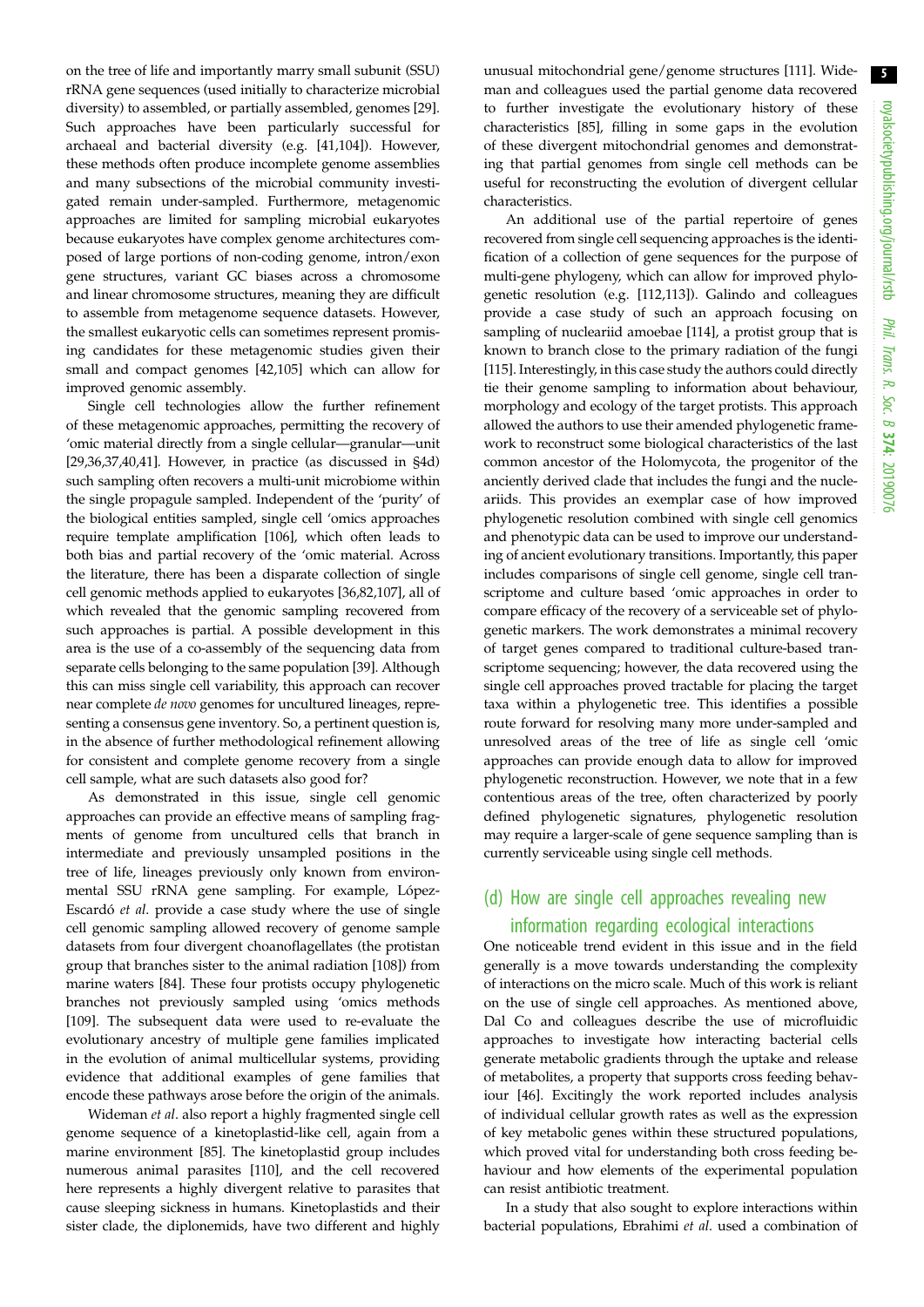computational modelling and culture-based experiments to investigate the consequences of differing extracellular enzymatic secretion functions in multi-cellular aggregates of different strains of bacteria [[116\]](#page-8-0). Remarkably, this work demonstrates that different secretion behaviours were directly linked to alternative multi-cellular aggregate strategies/ phenotypes in marine bacteria.

As discussed above, protist single cell genome datasets recovered directly from environmental samples are presented in many articles in this issue. An additional use of such data, on top of those mentioned in §4c, includes the possibility of using 'single' cell datasets for exploring interactions represented within the 'omics datasets recovered. This is an attractive prospect because many protists exhibit a complex range of interactions with other microbes (e.g. [\[117](#page-8-0)]). Indeed, it is precisely because protists form complex interactions that they are often difficult to grow in the laboratory; they are reliant upon a microbial interaction which is cryptic and/or difficult to propagate in sustainable culture. It is becoming increasingly clear that DNA and RNA profiles recovered from 'single-cell' propagules often have mixed provenance, representing both the putative 'host' cell, its associated microbiome (including viral infections), its prey (e.g. [\[80,82](#page-7-0)]) and indeed nucleotides that have contaminated it from the associated environment. Study of the mixed provenance of these 'omic sequences can therefore be used to explore microbial interactions. Tyml et al. [\[118\]](#page-8-0) sets out the progress and use of such approaches and summarizes how nine previously published single cell genomic datasets have provided evidence of single cell protist–microbiome interactions, including associations with viruses and putative intracellular bacteria.

The articles presented in this issue provide several cases of additional single cell data. In three papers, evidence for microbial interactions captured in sequence datasets are presented. These include two papers detailing evidence of a viral–host relationship [[83](#page-7-0)[,119](#page-8-0)] and a putative association between a protist and a candidate endosymbiotic bacterium [\[114](#page-8-0)]. Tyml and colleagues set out the challenge for the further development of these methods for distinguishing the nature of the ecological circumstance that have resulted in the mixed microbial signals identified in single cell 'omic datasets [\[118](#page-8-0)]. Do these mixed signatures represent food, friend (mutualist), infection (parasitism) or contamination? Related to this call for further method development, Tyml and colleagues make the case for the need for large-scale datasets and an associated database to facilitate the study of single cell interactions, perhaps a single cell variant of similar efforts focused on cataloguing the diversity of symbioses [[120](#page-8-0)].

The progression of the microbe–microbe interaction research theme, and indeed many of the themes of this issue, ultimately rests on the need to develop new methods. Florenza et al. grasp this challenge head on and discuss in detail the tailoring and application of emulsion, paired isolation and concatenated PCR (epicPCR) [[121](#page-8-0)] for large-scale sampling of co-association between protists and associated prokaryotes [\[122\]](#page-8-0). This represents an exciting prospect that can potentially allow the study of co-associations on a huge scale, a scale tractable for valid statistical analysis, and removes the requirement for expensive nucleotide amplification and sequencing processes that would be required for single cell 'omic approaches.

#### 5. Conclusion and outlook

The papers covered in this issue demonstrate a diversity of research fields all making progress on developing approaches to manipulate, sample and experiment with single cells. The research papers, reviews and opinion pieces cover a range of important applications for these technologies discussing subjects such as the physical manipulation of cells, sampling of 'omics data, understanding of pathogen–host life cycle, how microbes interact through their 'feeding' processes, how microbes can mediate against antibiotic challenge, and identifying and exploring interactions among uncultured microbial forms.

This issue identifies areas of research where progress has been considerable but also where further development could revolutionize future progress. Key examples include: (i) the need for systems to allow the link up of improved imaging and phenotype assays with 'omic recovery from individual cells in environmental samples. Such approaches are needed to provide contextual data and also to allow for improved targeted recovery of cells within uncultured lineages. Linked to these suggestions there is a clear need for continued effort to expand and possibly automate high throughput systems for microbial culture from natural environments. (ii) The need for improved approaches for combined 'omic sampling from single cell analysis (e.g. methods that allow the simultaneous recovery of DNA, mRNA and small RNA molecules). This work should be combined with the further development of long read sequencing technologies for use on small quantities of input template. (iii) Combined with these efforts we also need new methods for improved classification of mixed provenance 'omic signatures as symbiotic, prey or contamination, allowing us to deconvolve mixed molecular signatures into microbial interactions. In all these cases we see vast opportunities for further technological development rooted in the use of tools developed within the field of physics, in particular using microfluidic platforms. Key examples of such technologies and approaches are showcased here. We look forward to the further development of this field and the further insights that will be provided.

#### Data accessibility. This article has no additional data.

Authors' contributions. All authors contributed to writing this introduction article.

Competing interests. We declare we have no competing interests.

Funding. Related work has received funding from the EU H2020 research and innovation programme under the Marie Skłodowska-Curie project SINGEK (grant agreement no. H2020-MSCA-ITN-2015-675752). T.A.R. is supported by a Royal Society University Research Fellowship and his research in this area is supported by grants from the Gordon and Betty Moore Foundation Marine Microbiology Initiative (GBMF5514 & GBMF3307), a Philip Leverhulme Award (PLP-2014-147)) and Natural Environment Research Council UK (NE/N00633X/1 & NE/S013415/ 1). N.H. is supported by strategic funding from BBSRC to the Earlham Institute (BB/CCG1720/1 & BB/CCG1720/1). R.M. is supported by the Spanish project ALLFLAGS (CTM2016-75083-R, MINECO). S.P.'s work in this area is supported by the above-mentioned Marie Skłodowska-Curie project SINGEK and the Gordon and Betty Moore Foundation Marine Microbiology Initiative (grant no. GBMF5514).

Acknowledgements. We thank the Royal Society for supporting this meeting and attendance of the speakers that underpinned this special issue. We thank the speakers and authors for freely sharing their progress, data and ideas. We thank the Gordon and Betty Moore Foundation Marine Microbiology Initiative for supporting attendance of trainee delegates. We thank A. Worden, A. Santoro and P. Keeling for useful discussion leading up to the meeting and this themed issue. Again, we thank the Gordon and Betty Moore Foundation for facilitating this discussion through the Santa Cruz 'Tudor' House meeting.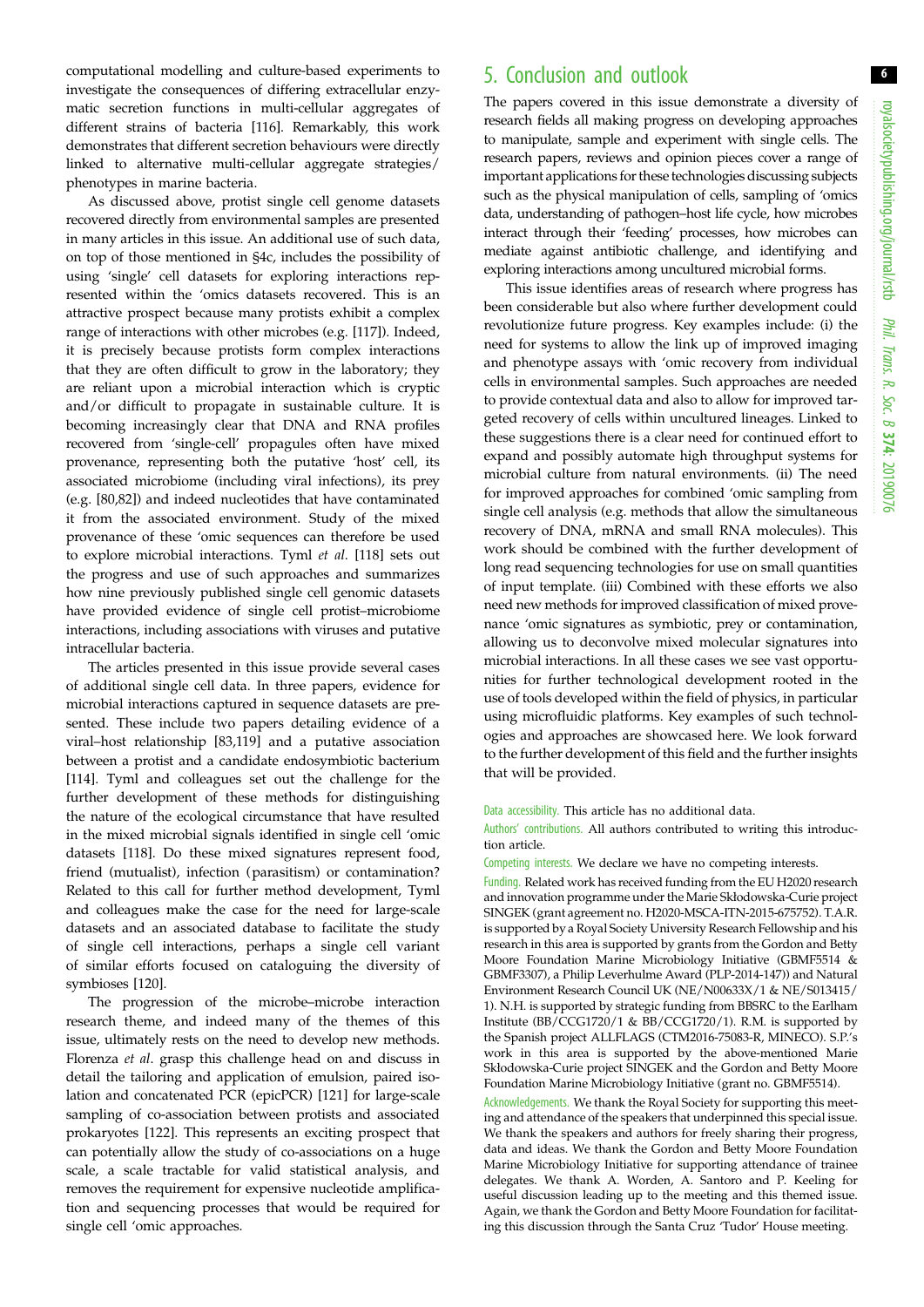- <span id="page-6-0"></span>1. Windels EM, Michiels JE, Fauvart M, Wenseleers T, Van den Bergh B, Michiels J. 2019 Bacterial persistence promotes the evolution of antibiotic resistance by increasing survival and mutation rates. ISME J. 13, 1239–1251. ([doi:10.1038/s41396-019-](http://dx.doi.org/10.1038/s41396-019-0344-9) [0344-9](http://dx.doi.org/10.1038/s41396-019-0344-9))
- 2. Levin-Reisman I, Ronin I, Gefen O, Braniss I, Shoresh N, Balaban NQ. 2017 Antibiotic tolerance facilitates the evolution of resistance. Science 355, 826. [\(doi:10.1126/science.aaj2191](http://dx.doi.org/10.1126/science.aaj2191))
- 3. Pedrós-Alió C. 2012 The rare bacterial biosphere. Annu. Rev. Mar. Sci. 4, 449–466. [\(doi:10.1146/](http://dx.doi.org/10.1146/annurev-marine-120710-100948) [annurev-marine-120710-100948](http://dx.doi.org/10.1146/annurev-marine-120710-100948))
- 4. Lidstrom ME, Konopka MC. 2010 The role of physiological heterogeneity in microbial population behavior. Nat. Chem. Biol. 6, 705. [\(doi:10.1038/](http://dx.doi.org/10.1038/nchembio.436) [nchembio.436\)](http://dx.doi.org/10.1038/nchembio.436)
- 5. Nikolic N, Barner T, Ackermann M. 2013 Analysis of fluorescent reporters indicates heterogeneity in glucose uptake and utilization in clonal bacterial populations. BMC Microbiol. 13, 258. [\(doi:10.1186/](http://dx.doi.org/10.1186/1471-2180-13-258) [1471-2180-13-258](http://dx.doi.org/10.1186/1471-2180-13-258))
- 6. Ackermann M. 2015 A functional perspective on phenotypic heterogeneity in microorganisms. Nat. Rev. Microbiol. 13, 497. ([doi:10.1038/nrmicro3491](http://dx.doi.org/10.1038/nrmicro3491))
- 7. Lewis K. 2010 Persister cells. Annu. Rev. Microbiol. 64, 357–372. ([doi:10.1146/annurev.micro.112408.](http://dx.doi.org/10.1146/annurev.micro.112408.134306) [134306](http://dx.doi.org/10.1146/annurev.micro.112408.134306))
- 8. Balaban NQ et al. 2019 Definitions and quidelines for research on antibiotic persistence. Nat. Rev. Microbiol. 17, 441–448. [\(doi:10.1038/s41579-](http://dx.doi.org/10.1038/s41579-019-0196-3) [019-0196-3\)](http://dx.doi.org/10.1038/s41579-019-0196-3)
- 9. Li L, Mendis N, Trigui H, Oliver JD, Faucher SP. 2014 The importance of the viable but non-culturable state in human bacterial pathogens. Front. Microbiol. 5, 258. ([doi:10.3389/fmicb.2014.00258](http://dx.doi.org/10.3389/fmicb.2014.00258))
- 10. Hangauer MJ et al. 2017 Drug-tolerant persister cancer cells are vulnerable to GPX4 inhibition. Nature 551, 247. ([doi:10.1038/nature24297\)](http://dx.doi.org/10.1038/nature24297)
- 11. Megaw J, Gilmore BF. 2017 Archaeal persisters: persister cell formation as a stress response in Haloferax volcanii. Front. Microbiol. 8, 1589. [\(doi:10.3389/fmicb.2017.01589\)](http://dx.doi.org/10.3389/fmicb.2017.01589)
- 12. Wuyts J, Van Dijck P, Holtappels M. 2018 Fungal persister cells: the basis for recalcitrant infections? PLoS Pathog. 14, e1007301. ([doi:10.1371/journal.](http://dx.doi.org/10.1371/journal.ppat.1007301) [ppat.1007301\)](http://dx.doi.org/10.1371/journal.ppat.1007301)
- 13. Sackmann EK, Fulton AL, Beebe DJ. 2014 The present and future role of microfluidics in biomedical research. Nature 507, 181. ([doi:10.1038/nature13118\)](http://dx.doi.org/10.1038/nature13118)
- 14. Prakadan SM, Shalek AK, Weitz DA. 2017 Scaling by shrinking: empowering single-cell 'omics' with microfluidic devices. Nat. Rev. Genet. 18, 345. [\(doi:10.1038/nrg.2017.15\)](http://dx.doi.org/10.1038/nrg.2017.15)
- 15. Murphy TW, Zhang Q, Naler LB, Ma S, Lu C. 2018 Recent advances in the use of microfluidic technologies for single cell analysis. Analyst 143, 60–80. [\(doi:10.1039/C7AN01346A\)](http://dx.doi.org/10.1039/C7AN01346A)
- 16. Bamford RA, Smith A, Metz J, Glover G, Titball RW, Pagliara S. 2017 Investigating the physiology of

viable but non-culturable bacteria by microfluidics and time-lapse microscopy. BMC Biol. 15, 121. [\(doi:10.1186/s12915-017-0465-4](http://dx.doi.org/10.1186/s12915-017-0465-4))

- 17. Balaban NQ, Merrin J, Chait R, Kowalik L, Leibler S. 2004 Bacterial persistence as a phenotypic switch. Science 305, 1622. [\(doi:10.1126/science.1099390\)](http://dx.doi.org/10.1126/science.1099390)
- 18. Pu Y et al. 2016 Enhanced efflux activity facilitates drug tolerance in dormant bacterial cells. Mol. Cell 62, 284–294. ([doi:10.1016/j.molcel.2016.03.035](http://dx.doi.org/10.1016/j.molcel.2016.03.035))
- 19. Orman MA, Brynildsen MP. 2015 Inhibition of stationary phase respiration impairs persister formation in E. coli. Nat. Commun. 6, 7983. [\(doi:10.1038/ncomms8983](http://dx.doi.org/10.1038/ncomms8983))
- 20. Gefen O, Gabay C, Mumcuoglu M, Engel G, Balaban NQ. 2008 Single-cell protein induction dynamics reveals a period of vulnerability to antibiotics in persister bacteria. Proc. Natl Acad. Sci. USA 105, 6145–6149. [\(doi:10.1073/pnas.0711712105](http://dx.doi.org/10.1073/pnas.0711712105))
- 21. Goormaghtigh F, Van Melderen L. 2019 Single-cell imaging and characterization of Escherichia coli persister cells to ofloxacin in exponential cultures. Sci. Adv. 5, eaav9462. [\(doi:10.1126/sciadv.aav9462\)](http://dx.doi.org/10.1126/sciadv.aav9462)
- 22. Stapels DAC, Hill PWS, Westermann AJ, Fisher RA, Thurston TL, Saliba A-E, Blommestein I, Vogel J, Helaine S. 2018 Salmonella persisters undermine host immune defenses during antibiotic treatment. Science 362, 1156. [\(doi:10.1126/science.aat7148\)](http://dx.doi.org/10.1126/science.aat7148)
- 23. Bergmiller T, Andersson AMC, Tomasek K, Balleza E, Kiviet DJ, Hauschild R, Tkačik G, Guet CC. 2017 Biased partitioning of the multidrug efflux pump AcrAB-TolC underlies long-lived phenotypic heterogeneity. Science 356, 311. [\(doi:10.1126/](http://dx.doi.org/10.1126/science.aaf4762) [science.aaf4762\)](http://dx.doi.org/10.1126/science.aaf4762)
- 24. Patel AP et al. 2014 Single-cell RNA-seq highlights intratumoral heterogeneity in primary glioblastoma. Science 344, 1396. [\(doi:10.1126/science.1254257\)](http://dx.doi.org/10.1126/science.1254257)
- 25. Rosenwasser S, Sheyn U, Frada MJ, Pilzer D, Rotkopf R, Vardi A. 2019 Unmasking cellular response of a bloom-forming alga to viral infection by resolving expression profiles at a single-cell level. PLoS Pathog. 15, e1007708. [\(doi:10.1371/journal.ppat.](http://dx.doi.org/10.1371/journal.ppat.1007708) [1007708\)](http://dx.doi.org/10.1371/journal.ppat.1007708)
- 26. Sandler O, Mizrahi SP, Weiss N, Agam O, Simon I, Balaban NQ. 2015 Lineage correlations of single cell division time as a probe of cell-cycle dynamics. Nature 519, 468. ([doi:10.1038/nature14318\)](http://dx.doi.org/10.1038/nature14318)
- 27. Pagliara S, Franze K, McClain CR, Wylde GW, Fisher CL, Franklin RJM, Kabla AJ, Keyser UF, Chalut KJ. 2014 Auxetic nuclei in embryonic stem cells exiting pluripotency. Nat. Mater. 13, 638. [\(doi:10.1038/](http://dx.doi.org/10.1038/nmat3943) [nmat3943\)](http://dx.doi.org/10.1038/nmat3943)
- 28. McGlynn SE, Chadwick GL, Kempes CP, Orphan VJ. 2015 Single cell activity reveals direct electron transfer in methanotrophic consortia. Nature 526, 531. ([doi:10.1038/nature15512\)](http://dx.doi.org/10.1038/nature15512)
- 29. Blainey PC. 2013 The future is now: single-cell genomics of bacteria and archaea. FEMS Microbiol. Rev. 37, 407–427. ([doi:10.1111/1574-6976.12015](http://dx.doi.org/10.1111/1574-6976.12015))
- 30. Kolodziejczyk AA, Kim JK, Svensson V, Marioni JC, Teichmann SA. 2015 The technology and biology of

single-cell RNA sequencing. Mol. Cell 58, 610-620. ([doi:10.1016/j.molcel.2015.04.005](http://dx.doi.org/10.1016/j.molcel.2015.04.005))

- 31. Cuvelier ML et al. 2010 Targeted metagenomics and ecology of globally important uncultured eukaryotic phytoplankton. Proc. Natl Acad. Sci. USA 107, 14 679–14 684. [\(doi:10.1073/pnas.1001665107](http://dx.doi.org/10.1073/pnas.1001665107))
- 32. Lasken RS, McLean JS. 2014 Recent advances in genomic DNA sequencing of microbial species from single cells. Nat. Rev. Genet. **15**, 577-584. [\(doi:10.](http://dx.doi.org/10.1038/nrg3785) [1038/nrg3785](http://dx.doi.org/10.1038/nrg3785))
- 33. Becraft ED et al. 2015 Single-cell-genomicsfacilitated read binning of candidate phylum EM19 genomes from geothermal spring metagenomes. Appl. Environ. Microbiol. 82, 992–1003. ([doi:10.](http://dx.doi.org/10.1128/AEM.03140-15) [1128/AEM.03140-15\)](http://dx.doi.org/10.1128/AEM.03140-15)
- 34. Mende DR, Aylward FO, Eppley JM, Nielsen TN, DeLong EF. 2016 Improved environmental genomes via integration of metagenomic and single-cell assemblies. Front. Microbiol. 7, 143. [\(doi:10.3389/](http://dx.doi.org/10.3389/fmicb.2016.00143) [fmicb.2016.00143\)](http://dx.doi.org/10.3389/fmicb.2016.00143)
- 35. Yu FB, Blainey PC, Schulz F, Woyke T, Horowitz MA, Quake SR. 2017 Microfluidic-based minimetagenomics enables discovery of novel microbial lineages from complex environmental samples. Elife 6, e26580. [\(doi:10.7554/eLife.26580](http://dx.doi.org/10.7554/eLife.26580))
- 36. Gawryluk RM, del Campo J, Okamoto N, Strassert JF, Lukeš J, Richards TA, Worden AZ, Santoro AE, Keeling PJ. 2016 Morphological identification and single-cell genomics of marine diplonemids. Curr. Biol. 26, 3053–3059. [\(doi:10.1016/j.cub.2016.](http://dx.doi.org/10.1016/j.cub.2016.09.013) [09.013](http://dx.doi.org/10.1016/j.cub.2016.09.013))
- 37. Kashtan N et al. 2014 Single-cell genomics reveals hundreds of coexisting subpopulations in wild Prochlorococcus. Science 344, 416-420. ([doi:10.](http://dx.doi.org/10.1126/science.1248575) [1126/science.1248575](http://dx.doi.org/10.1126/science.1248575))
- 38. Macosko EZ et al. 2015 Highly parallel genomewide expression profiling of individual cells using nanoliter droplets. Cell 161, 1202–1214. ([doi:10.](http://dx.doi.org/10.1016/j.cell.2015.05.002) [1016/j.cell.2015.05.002\)](http://dx.doi.org/10.1016/j.cell.2015.05.002)
- 39. Mangot J-F et al. 2017 Accessing the genomic information of unculturable oceanic picoeukaryotes by combining multiple single cells. Sci. Rep. 7, 41498. [\(doi:10.1038/srep41498](http://dx.doi.org/10.1038/srep41498))
- 40. Rinke C et al. 2013 Insights into the phylogeny and coding potential of microbial dark matter. Nature 499, 431. ([doi:10.1038/nature12352\)](http://dx.doi.org/10.1038/nature12352)
- 41. Hug LA et al. 2016 A new view of the tree of life. Nat. Microbiol. 1, 16048. [\(doi:10.1038/nmicrobiol.](http://dx.doi.org/10.1038/nmicrobiol.2016.48) [2016.48\)](http://dx.doi.org/10.1038/nmicrobiol.2016.48)
- 42. Seeleuthner Y et al. 2018 Single-cell genomics of multiple uncultured stramenopiles reveals underestimated functional diversity across oceans. Nat. Commun. 9, 310. ([doi:10.1038/s41467-017-](http://dx.doi.org/10.1038/s41467-017-02235-3) [02235-3](http://dx.doi.org/10.1038/s41467-017-02235-3))
- 43. Labarre A, Obiol A, Wilken S, Forn I, Massana R. In press. Expression of genes involved in phagocytosis in uncultured heterotrophic flagellates. Limnol. Oceanogr.
- 44. Rappe MS, Giovannoni SJ. 2003 The uncultured microbial majority. Annu. Rev. Microbiol. 57,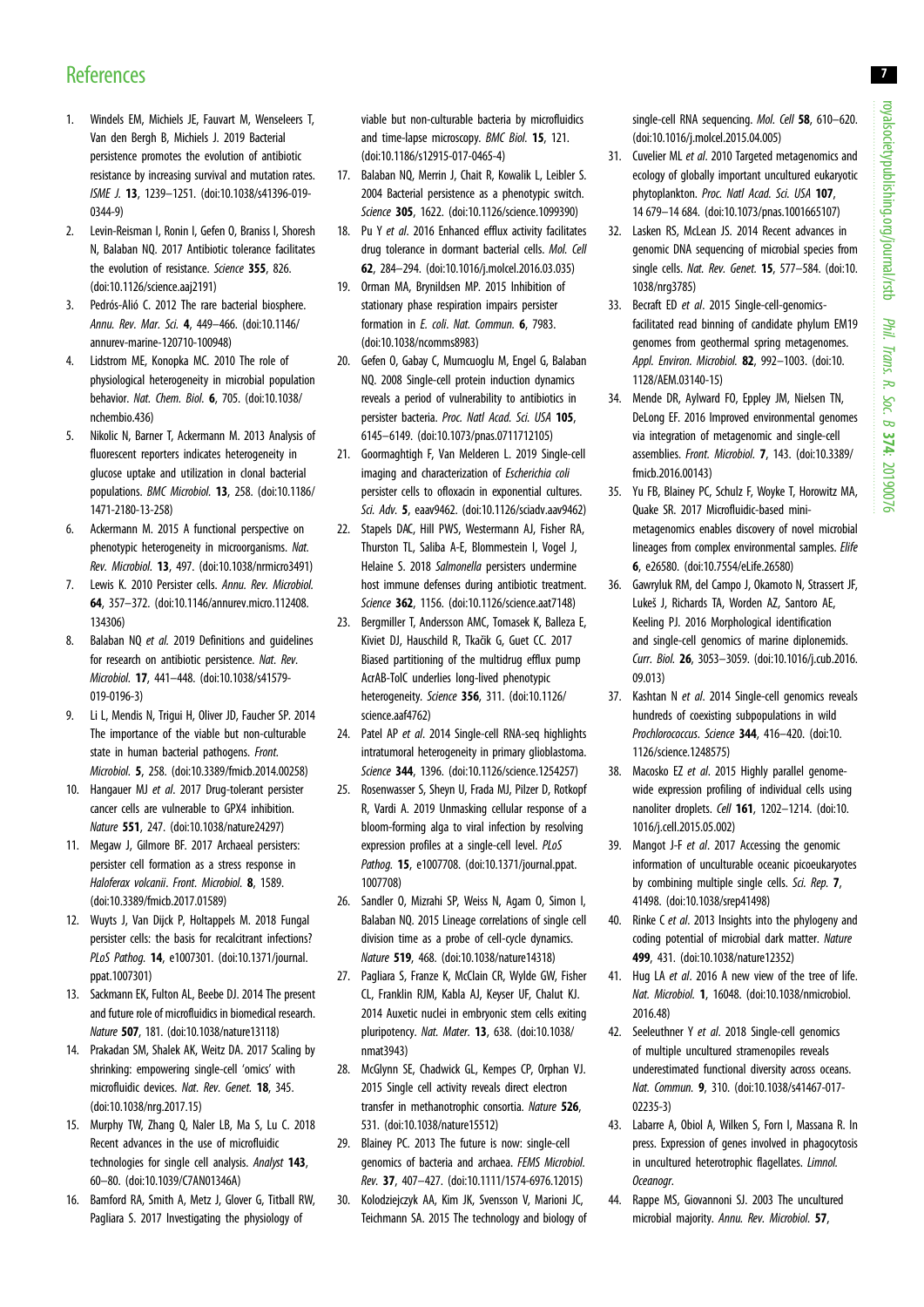<span id="page-7-0"></span>369–394. ([doi:10.1146/annurev.micro.57.030502.](http://dx.doi.org/10.1146/annurev.micro.57.030502.090759) [090759](http://dx.doi.org/10.1146/annurev.micro.57.030502.090759))

- 45. Pires RH, Shree N, Manu E, Guzniczak E, Otto O. 2019 Cardiomyocyte mechanodynamics under conditions of actin remodelling. Phil. Trans. R. Soc. B 374, 20190081. ([doi:10.1098/rstb.2019.0081](http://dx.doi.org/10.1098/rstb.2019.0081))
- 46. Dal Co A, van Vliet S, Ackermann M. 2019 Emergent microscale gradients give rise to metabolic crossfeeding and antibiotic tolerance in clonal bacterial populations. Phil. Trans. R. Soc. B 374, 20190080. [\(doi:10.1098/rstb.2019.0080\)](http://dx.doi.org/10.1098/rstb.2019.0080)
- 47. Łapińska U, Glover G, Capilla-Lasheras P, Young AJ, Pagliara S. 2019 Bacterial ageing in the absence of external stressors. Phil. Trans. R. Soc. B 374, 20180442. [\(doi:10.1098/rstb.2018.0442](http://dx.doi.org/10.1098/rstb.2018.0442))
- 48. Di Carlo D, Aghdam N, Lee LP. 2006 Single-cell enzyme concentrations, kinetics, and inhibition analysis using high-density hydrodynamic cell isolation arrays. Anal. Chem. 78, 4925–4930. [\(doi:10.1021/ac060541s](http://dx.doi.org/10.1021/ac060541s))
- 49. Mao AS et al. 2016 Deterministic encapsulation of single cells in thin tunable microgels for niche modelling and therapeutic delivery. Nat. Mater. 16, 236. [\(doi:10.1038/nmat4781\)](http://dx.doi.org/10.1038/nmat4781)
- 50. Otto O et al. 2015 Real-time deformability cytometry: on-the-fly cell mechanical phenotyping. Nat. Methods 12, 199. [\(doi:10.1038/nmeth.3281](http://dx.doi.org/10.1038/nmeth.3281))
- 51. Yu FB, Willis L, Chau RMW, Zambon A, Horowitz M, Bhaya D, Huang KC, Quake SR. 2017 Long-term microfluidic tracking of coccoid cyanobacterial cells reveals robust control of division timing. BMC Biol. 15, 11. ([doi:10.1186/s12915-016-0344-4](http://dx.doi.org/10.1186/s12915-016-0344-4))
- 52. Chait R, Ruess J, Bergmiller T, Tkačik G, Guet CC. 2017 Shaping bacterial population behavior through computer-interfaced control of individual cells. Nat. Commun. 8, 1535. ([doi:10.1038/s41467-](http://dx.doi.org/10.1038/s41467-017-01683-1) [017-01683-1](http://dx.doi.org/10.1038/s41467-017-01683-1))
- 53. Ekpenyong AE et al. 2012 Viscoelastic properties of differentiating blood cells are fate- and functiondependent. PLoS ONE 7, e45237. [\(doi:10.1371/](http://dx.doi.org/10.1371/journal.pone.0045237) [journal.pone.0045237\)](http://dx.doi.org/10.1371/journal.pone.0045237)
- 54. Lee KS et al. 2019 An automated Raman-based platform for the sorting of live cells by functional properties. Nat. Microbiol. 4, 1035–1048. [\(doi:10.](http://dx.doi.org/10.1038/s41564-019-0394-9) [1038/s41564-019-0394-9\)](http://dx.doi.org/10.1038/s41564-019-0394-9)
- 55. Robert L, Ollion J, Robert J, Song X, Matic I, Elez M. 2018 Mutation dynamics and fitness effects followed in single cells. Science 359, 1283. [\(doi:10.1126/science.aan0797](http://dx.doi.org/10.1126/science.aan0797))
- 56. Dal Co A, Ackermann M, van Vliet S. 2019 Metabolic activity affects the response of single cells to a nutrient switch in structured populations. J. R. Soc. Interface 16, 20190182. [\(doi:10.1098/](http://dx.doi.org/10.1098/rsif.2019.0182) [rsif.2019.0182\)](http://dx.doi.org/10.1098/rsif.2019.0182)
- 57. Tanouchi Y, Pai A, Park H, Huang S, Stamatov R, Buchler NE, You L. 2015 A noisy linear map underlies oscillations in cell size and gene expression in bacteria. Nature 523, 357. ([doi:10.](http://dx.doi.org/10.1038/nature14562) [1038/nature14562](http://dx.doi.org/10.1038/nature14562))
- 58. Wang P, Robert L, Pelletier J, Dang WL, Taddei F, Wright A, Jun S. 2010 Robust growth of Escherichia coli. Curr. Biol. 20, 1099–1103. ([doi:10.1016/j.cub.](http://dx.doi.org/10.1016/j.cub.2010.04.045) [2010.04.045\)](http://dx.doi.org/10.1016/j.cub.2010.04.045)
- 59. Ku C, Sebé-Pedrós A. 2019 Using single-cell transcriptomics to understand functional states and interactions in microbial eukaryotes. Phil. Trans. R. Soc. B 374, 20190098. [\(doi:10.1098/rstb.](http://dx.doi.org/10.1098/rstb.2019.0098) [2019.0098\)](http://dx.doi.org/10.1098/rstb.2019.0098)
- 60. Reid AJ, Talman AM, Bennett HM, Gomes AR, Sanders MJ, Illingworth CJR, Billker O, Berriman M, Lawniczak MK. 2018 Single-cell RNA-seq reveals hidden transcriptional variation in malaria parasites. Elife 7, pii. e33105. ([doi:10.7554/elife.33105\)](http://dx.doi.org/10.7554/elife.33105)
- 61. Howick VM et al. 2019 The Malaria Cell Atlas: single parasite transcriptomes across the complete Plasmodium life cycle. Science 365, eaaw2619. [\(doi:10.1126/science.aaw2619](http://dx.doi.org/10.1126/science.aaw2619))
- 62. Schiller HB et al. 2019 The Human Lung Cell Atlas: a high-resolution reference map of the human lung in health and disease. Am. J. Respir. Cell Mol. Biol. 61, 31–41. [\(doi:10.1165/rcmb.2018-0416tr\)](http://dx.doi.org/10.1165/rcmb.2018-0416tr)
- 63. Miragaia RJ et al. 2019 Single-cell transcriptomics of regulatory T cells reveals trajectories of tissue adaptation. Immunity 50, 493–504. ([doi:10.1016/](http://dx.doi.org/10.1016/j.immuni.2019.01.001) [j.immuni.2019.01.001](http://dx.doi.org/10.1016/j.immuni.2019.01.001))
- 64. Segal JM et al. 2019 Single cell analysis of human foetal liver captures the transcriptional profile of hepatobiliary hybrid progenitors. Nat. Commun. 10, 3350. [\(doi:10.1038/s41467-019-11266-x\)](http://dx.doi.org/10.1038/s41467-019-11266-x)
- 65. Zanini F et al. 2018 Virus-inclusive single-cell RNA sequencing reveals the molecular signature of progression to severe dengue. Proc. Natl Acad. Sci. USA 115, E12363. [\(doi:10.1073/pnas.1813819115](http://dx.doi.org/10.1073/pnas.1813819115))
- 66. Darmanis S et al. 2017 Single-cell RNA-Seq analysis of infiltrating neoplastic cells at the migrating front of human glioblastoma. Cell Rep. 21, 1399–1410. [\(doi:10.1016/j.celrep.2017.10.030\)](http://dx.doi.org/10.1016/j.celrep.2017.10.030)
- 67. Regev A et al. 2017 The Human Cell Atlas. Elife 6, pii. e27041. [\(doi:10.7554/eLife.27041](http://dx.doi.org/10.7554/eLife.27041))
- 68. Rozenblatt-Rosen O, Stubbington MJT, Regev A, Teichmann SA. 2017 The Human Cell Atlas: from vision to reality. Nature 550, 451–453. [\(doi:10.](http://dx.doi.org/10.1038/550451a) [1038/550451a](http://dx.doi.org/10.1038/550451a))
- 69. Macaulay IC et al. 2015 G&T-seq: parallel sequencing of single-cell genomes and transcriptomes. Nat. Methods 12, 519. [\(doi:10.1038/](http://dx.doi.org/10.1038/nmeth.3370) [nmeth.3370](http://dx.doi.org/10.1038/nmeth.3370))
- 70. Byrne A, Cole C, Volden R, Vollmers C. 2019 Realizing the potential of full-length transcriptome sequencing. *Phil. Trans. R. Soc. B* 374, 20190097. [\(doi:10.1098/rstb.2019.0097](http://dx.doi.org/10.1098/rstb.2019.0097))
- 71. Sebastián M, Gasol JM. 2019 Visualization is crucial for understanding microbial processes in the ocean. Phil. Trans. R. Soc. B 374, 20190083. [\(doi:10.1098/](http://dx.doi.org/10.1098/rstb.2019.0083) [rstb.2019.0083\)](http://dx.doi.org/10.1098/rstb.2019.0083)
- 72. Santoro AE, Kellom M, Laperriere SM. 2019 Contributions of single-cell genomics to our understanding of planktonic marine archaea. Phil. Trans. R. Soc. B 374, 20190096. [\(doi:10.1098/rstb.](http://dx.doi.org/10.1098/rstb.2019.0096) [2019.0096\)](http://dx.doi.org/10.1098/rstb.2019.0096)
- 73. Keeling PJ. 2019 Combining morphology, behaviour and genomics to understand the evolution and ecology of microbial eukaryotes. Phil. Trans. R. Soc. B 374, 20190085. [\(doi:10.1098/rstb.2019.0085\)](http://dx.doi.org/10.1098/rstb.2019.0085)
- 74. Richards TA, Bass D. 2005 Molecular screening of free-living microbial eukaryotes: diversity and

distribution using a meta-analysis. Curr. Opin. Microbiol. 8, 240–252. [\(doi:10.1016/j.mib.2005.](http://dx.doi.org/10.1016/j.mib.2005.04.010) [04.010](http://dx.doi.org/10.1016/j.mib.2005.04.010))

- 75. Massana R, del Campo J, Sieracki ME, Audic S, Logares R. 2014 Exploring the uncultured microeukaryote majority in the oceans: reevaluation of ribogroups within stramenopiles. ISME J. 8, 854–866. [\(doi:10.1038/ismej.2013.204](http://dx.doi.org/10.1038/ismej.2013.204))
- 76. Massana R, Pedrós-Alió C. 2008 Unveiling new microbial eukaryotes in the surface ocean. Curr. Opin. Microbiol. 11, 213–218. ([doi:10.1016/j.mib.](http://dx.doi.org/10.1016/j.mib.2008.04.004) [2008.04.004](http://dx.doi.org/10.1016/j.mib.2008.04.004))
- 77. Epstein S, López-García P. 2008 'Missing' protists: a molecular prospective. Biodivers. Conserv. 17, 261–276. [\(doi:10.1007/s10531-007-9250-y](http://dx.doi.org/10.1007/s10531-007-9250-y))
- 78. Wilken S, Yung CCM, Hamilton M, Hoadley K, Nzongo J, Eckmann C, Corrochano-Luque M, Poirier C, Worden AZ. 2019 The need to account for cell biology in characterizing predatory mixotrophs in aquatic environments. Phil. Trans. R. Soc. B 374, 20190090. ([doi:10.1098/rstb.2019.0090\)](http://dx.doi.org/10.1098/rstb.2019.0090)
- 79. Ackermann M, Stearns SC, Jenal U. 2003 Senescence in a bacterium with asymmetric division. Science 300, 1920. [\(doi:10.1126/science.1083532](http://dx.doi.org/10.1126/science.1083532))
- 80. Martinez-Garcia M, Brazel D, Poulton NJ, Swan BK, Gomez ML, Masland D, Sieracki ME, Stepanauskas R. 2012 Unveiling in situ interactions between marine protists and bacteria through single cell sequencing. ISME J. 6, 703–707. ([doi:10.1038/ismej.](http://dx.doi.org/10.1038/ismej.2011.126) [2011.126](http://dx.doi.org/10.1038/ismej.2011.126))
- 81. Kolisko M, Boscaro V, Burki F, Lynn DH, Keeling PJ. 2014 Single-cell transcriptomics for microbial eukaryotes. Curr. Biol. 24, R1081–R1082. [\(doi:10.](http://dx.doi.org/10.1016/j.cub.2014.10.026) [1016/j.cub.2014.10.026](http://dx.doi.org/10.1016/j.cub.2014.10.026))
- 82. Yoon HS, Price DC, Stepanauuskas R, Rajah VD, Sieracki ME, Wilson WH, Yang EC, Duffy EC, Bhattacharya D. 2011 Single-cell genomics reveals organismal interactions in uncultivated marine protists. Science 6, 714–717. [\(doi:10.1126/science.](http://dx.doi.org/10.1126/science.1203163) [1203163](http://dx.doi.org/10.1126/science.1203163))
- 83. Benites LF, Poulton N, Labadie K, Sieracki ME, Grimsley N, Piganeau G. 2019 Single cell ecogenomics reveals mating types of individual cells and ssDNA viral infections in the smallest photosynthetic eukaryotes. Phil. Trans. R. Soc. B 374, 20190089. ([doi:10.1098/rstb.2019.0089\)](http://dx.doi.org/10.1098/rstb.2019.0089)
- 84. López-Escardó D, Grau-Bové X, Guillaumet-Adkins A, Gut M, Sieracki ME, Ruiz-Trillo I. 2019 Reconstruction of protein domain evolution using single-cell amplified genomes of uncultured choanoflagellates sheds light on the origin of animals. Phil. Trans. R. Soc. B 374, 20190088. ([doi:10.1098/rstb.2019.0088](http://dx.doi.org/10.1098/rstb.2019.0088))
- 85. Wideman JG, Lax G, Leonard G, Milner DS, Rodríguez-Martínez R, Simpson AGB, Richards TA. 2019 A single-cell genome reveals diplonemid-like ancestry of kinetoplastid mitochondrial gene structure. *Phil. Trans. R. Soc. B* 374, 20190100. ([doi:10.1098/rstb.2019.0100](http://dx.doi.org/10.1098/rstb.2019.0100))
- 86. Ward BA, Follows MJ. 2016 Marine mixotrophy increases trophic transfer efficiency, mean organism size, and vertical carbon flux. Proc. Natl Acad. Sci. USA 113, 2958. ([doi:10.1073/pnas.1517118113\)](http://dx.doi.org/10.1073/pnas.1517118113)